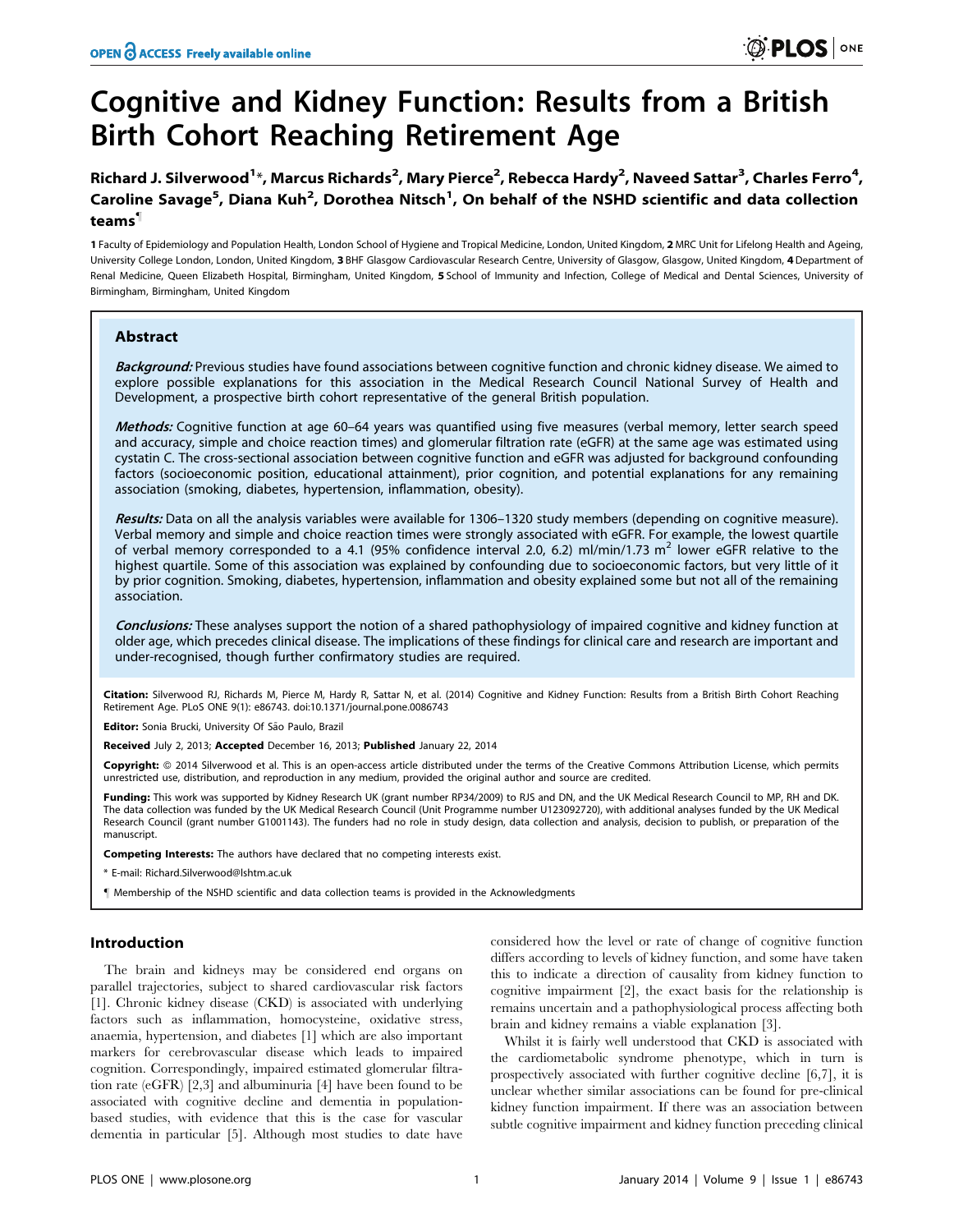CKD, then this would suggest a shared pathophysiology which operates before the onset of clinical disease. Indeed, one study found that a cross-sectional association between impaired eGFR and cognition in old age was explained by childhood IQ [8]. The association between childhood IQ and old age cognition was mediated by adult socioeconomic position (SEP) and vascular risk factors (blood pressure, HbA1c and cholesterol) [8], suggesting that poor cognitive development lies along a path leading to a risk environment for chronic physical diseases.

Kidney function is often assessed using eGFR calculated from measured creatinine using one of several equations developed over recent years [9,10]. However, at higher levels of eGFR, as seen in general population samples, cystatin C has been found to be better correlated than creatinine with true GFR [11]. Cystatin C has also been found to be a stronger predictor of the risk of death and cardiovascular events than creatinine [12].

The Medical Research Council National Survey of Health and Development (NSHD) provides a unique opportunity to explore the pathways by which kidney and cognitive function may be associated. This study is a prospective birth cohort representative of the general British-born population with data at the age of 60– 64 years allowing us to assess kidney function using serum cystatin C-based eGFR and cognitive function via a battery of four tests (five measures in total), and to explore possible explanations for this association using data collected throughout life. We hypothesised that kidney function and cognitive function were crosssectionally associated at age 60–64, due in part to confounding by socioeconomic factors but also due to mechanisms linked to smoking, diabetes, hypertension, inflammation, and obesity.

# Materials and Methods

#### Ethics Statement

The study protocol received ethical approval from the Central Manchester Research Ethics Committee for data collection taking place in Manchester, Birmingham, Cardiff and London. Ethical permission was given by the Scotland A Research Ethics Committee for the data collection taking place in Edinburgh. Written informed consent was obtained from the study member at each stage of data collection.

#### Data Availability

Bona fide researchers can apply to access the NSHD data via a standard application procedure (further details available at: http://www.nshd.mrc.ac.uk/data.aspx).

#### Participants

The NSHD is a socially stratified sample of 5362 singleton children born within marriage in one week in March 1946 in England, Scotland and Wales, who have been followed up 23 times since birth [13]. Between October 2006 and February 2011 (at 60–64 years), 2856 eligible study members (those known to be alive and with a known address in England, Scotland or Wales) were invited for an assessment at one of six Clinical Research Facilities (CRFs). Invitations were not sent to those who had died  $(n = 778)$ , were living abroad  $(n = 570)$ , had previously withdrawn from the study  $(n = 594)$  or had been lost to follow-up  $(n = 564)$ . If study members were unable or unwilling to come to one of the CRFs they were offered a slightly less comprehensive examination carried out in their own home by a trained nurse. Of those invited,



Figure 1. Causal diagram showing inter-relation of variables. Arrows show the assumed direction of causal influence, with the doubleheaded arrow between cognitive function at age 60–64 years and eGFR at age 60–64 years indicating that we make no assumption about the direction of causality between these two variables. SEP, socio-economic position; eGFR, estimated glomerular filtration rate. doi:10.1371/journal.pone.0086743.g001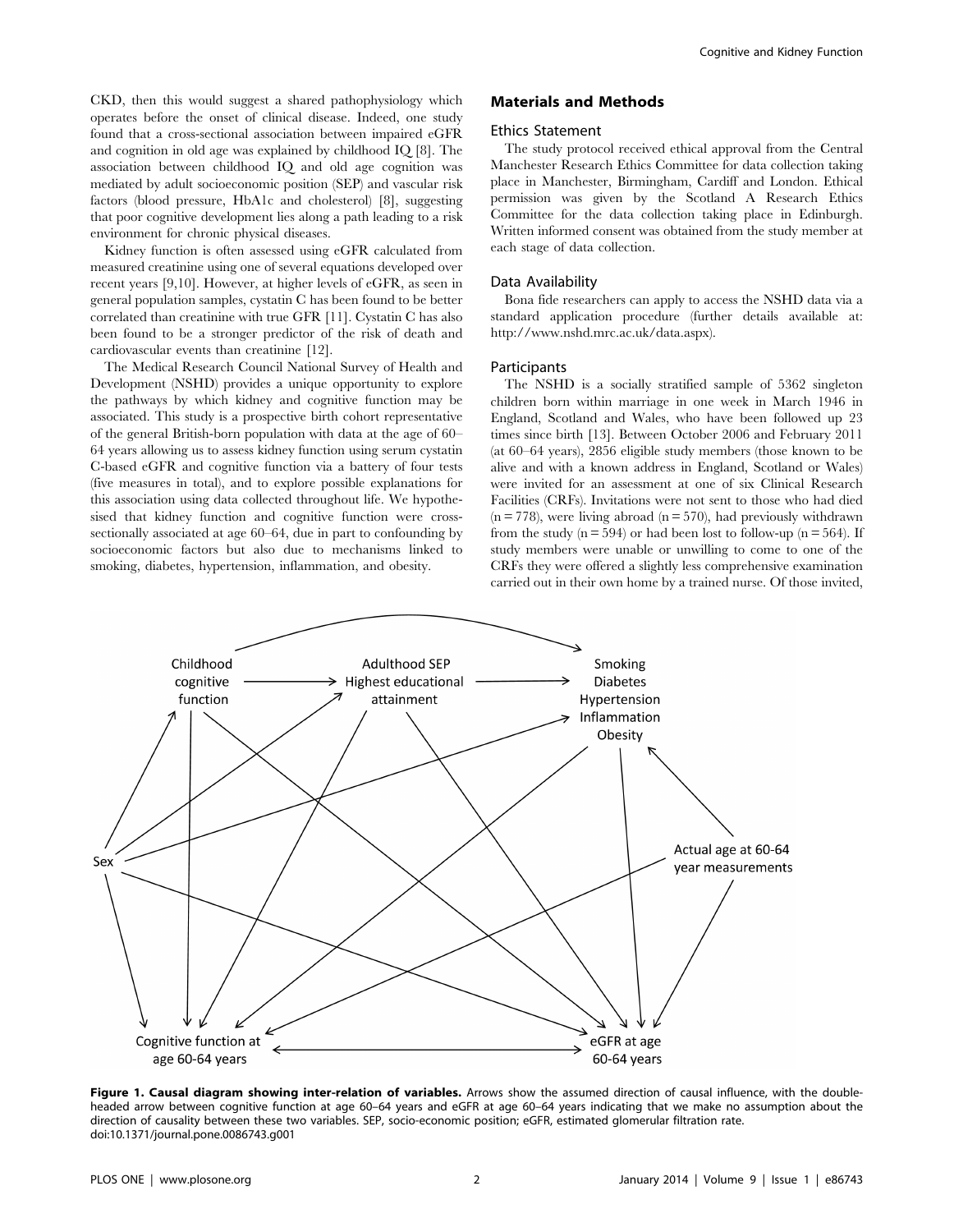# Table 1. Distributions of variables.

|                                                                        | <b>Males</b> |                             | <b>Females</b> |                           | Total |                           |  |
|------------------------------------------------------------------------|--------------|-----------------------------|----------------|---------------------------|-------|---------------------------|--|
| Variable                                                               | N            | Median (IQR) <sup>A</sup> N |                | Median (IQR) <sup>A</sup> | N     | Median (IQR) <sup>A</sup> |  |
| Cognitive function at age 60-64 years                                  |              |                             |                |                           |       |                           |  |
| Verbal memory                                                          | 955          | 23(8)                       | 1028           | 25(8)                     | 1983  | 24(8)                     |  |
| Letter search - speed                                                  | 966          | 239 (79)                    | 1038           | 239 (85)                  | 2004  | 239 (79)                  |  |
| Letter search - accuracy                                               | 966          | 92.0 (10.3)                 | 1038           | 92.0 (10.3)               | 2004  | 92.0 (10.3)               |  |
| Simple reaction time                                                   | 960          | 269 (63)                    | 1029           | 271 (63)                  | 1989  | 270 (63)                  |  |
| Choice reaction time                                                   | 958          | 614 (110)                   | 1026           | 622 (106)                 | 1984  | 618 (108)                 |  |
| Cystatin C-based eGFR at age 60–64 years (ml/min/1.73 m <sup>2</sup> ) | 983          | 99.7 (19.4)                 | 1053           | 95.6 (16.7)               | 2036  | 96.8 (18.7)               |  |
| Cognitive function at age 8                                            | 870          | 87 (39)                     | 939            | 90 (39)                   | 1809  | 88 (38)                   |  |
| HbA1c at age 60-64 years $(\%)^B$                                      | 942          | 5.7(0.5)                    | 1013           | 5.7(0.5)                  | 1955  | 5.7(0.5)                  |  |
| Systolic blood pressure at age 60-64 years (mmHg)                      | 981          | 136 (22)                    | 1042           | 130 (22)                  | 2023  | 133 (21)                  |  |
| Body mass index at age 60-64 years (kg/m <sup>2</sup> )                | 975          | 27.8(5.1)                   | 1046           | 27.0 (6.8)                | 2021  | 27.5(6.1)                 |  |
| C-reactive protein (mg/L)                                              | 980          | 2.1(2.3)                    | 1049           | 2.2(2.8)                  | 2029  | 2.2(2.6)                  |  |
|                                                                        | Ν            | $n (%^A)$                   | Ν              | n (% <sup>A</sup> )       | N     | $n (%^A)$                 |  |
| Socioeconomic position at age 53 years                                 | 912          |                             | 1001           |                           | 1913  |                           |  |
| I and II professional and managerial                                   |              | 582 (59.1)                  |                | 599 (55.2)                |       | 1181 (57.1)               |  |
| III non-manual                                                         |              | 176 (21.8)                  |                | 240 (25.8)                |       | 416 (23.9)                |  |
| III manual skilled                                                     |              | 114 (14.6)                  |                | 88 (10.4)                 |       | 202 (12.4)                |  |
| IV and V manual semi or unskilled                                      |              | 40 (4.5)                    |                | 74 (8.6)                  |       | 114(6.7)                  |  |
| Highest educational attainment                                         | 927          |                             | 1000           |                           | 1927  |                           |  |
| No qualifications                                                      |              | 288 (37.6)                  |                | 302 (37.1)                |       | 590 (37.3)                |  |
| Vocational only                                                        |              | 51 (6.0)                    |                | 95 (11.3)                 |       | 146 (8.8)                 |  |
| Ordinary ('O' level or equivalent)                                     |              | 136 (14.0)                  |                | 268 (26.6)                |       | 404 (20.6)                |  |
| Advanced ('A' level or equivalent)                                     |              | 291 (30.1)                  |                | 276 (20.9)                |       | 567 (25.3)                |  |
| Higher (degree or equivalent)                                          |              | 161(12.3)                   |                | 59 (4.1)                  |       | 220(8.0)                  |  |
| Lifetime smoking                                                       | 922          |                             | 1000           |                           | 1922  |                           |  |
| Never smoker                                                           |              | 249 (25.0)                  |                | 334 (32.5)                |       | 583 (28.9)                |  |
| Predominantly non-smoker                                               |              | 362 (38.4)                  |                | 347 (32.5)                |       | 709 (35.3)                |  |
| Predominantly smoker                                                   |              | 201 (22.8)                  |                | 191 (19.7)                |       | 392 (21.2)                |  |
| Lifelong smoker                                                        |              | 110 (13.8)                  |                | 128 (15.3)                |       | 238 (14.6)                |  |
| Self-reported diabetes by age 60-64 years                              | 892          |                             | 971            |                           | 1863  |                           |  |
| No                                                                     |              | 827 (92.0)                  |                | 922 (94.8)                |       | 1749 (93.5)               |  |
| Yes                                                                    |              | 65 (8.0)                    |                | 49 (5.2)                  |       | 114(6.5)                  |  |
| On diabetes treatment at age 60-64 years                               | 983          |                             | 1053           |                           | 2036  |                           |  |
| No                                                                     |              | 926 (94.0)                  |                | 1018 (96.6)               |       | 1944 (95.4)               |  |
| Yes                                                                    |              | 57 (6.0)                    |                | 35 (3.4)                  |       | 92 (4.6)                  |  |
| Midlife systolic blood pressure trajectory                             | 974          |                             | 1044           |                           | 2018  |                           |  |
| Normal                                                                 |              | 924 (94.6)                  |                | 974 (92.0)                |       | 1898 (93.3)               |  |
| Increaser/high                                                         |              | 50 (5.4)                    |                | 70 (8.0)                  |       | 120(6.7)                  |  |
| On anti-hypertensive treatment at age 60-64 years                      | 983          |                             | 1053           |                           | 2036  |                           |  |
| No                                                                     |              | 687 (68.8)                  |                | 775 (70.8)                |       | 1462 (69.9)               |  |
| Yes                                                                    |              | 296 (31.2)                  |                | 278 (29.2)                |       | 574 (30.1)                |  |
| Age at first overweight (years)                                        | 888          |                             | 991            |                           | 1879  |                           |  |
| 26                                                                     |              | 197 (24.8)                  |                | 127 (13.9)                |       | 324 (19.0)                |  |
| 36                                                                     |              | 173 (21.3)                  |                | 103 (11.9)                |       | 276 (16.2)                |  |
| 43                                                                     |              | 126 (15.2)                  |                | 136 (14.1)                |       | 262 (14.6)                |  |
| 53                                                                     |              | 147 (15.3)                  |                | 229 (22.9)                |       | 376 (19.3)                |  |
| $60 - 64$                                                              |              | 62 (6.5)                    |                | 108 (11.7)                |       | 170 (9.3)                 |  |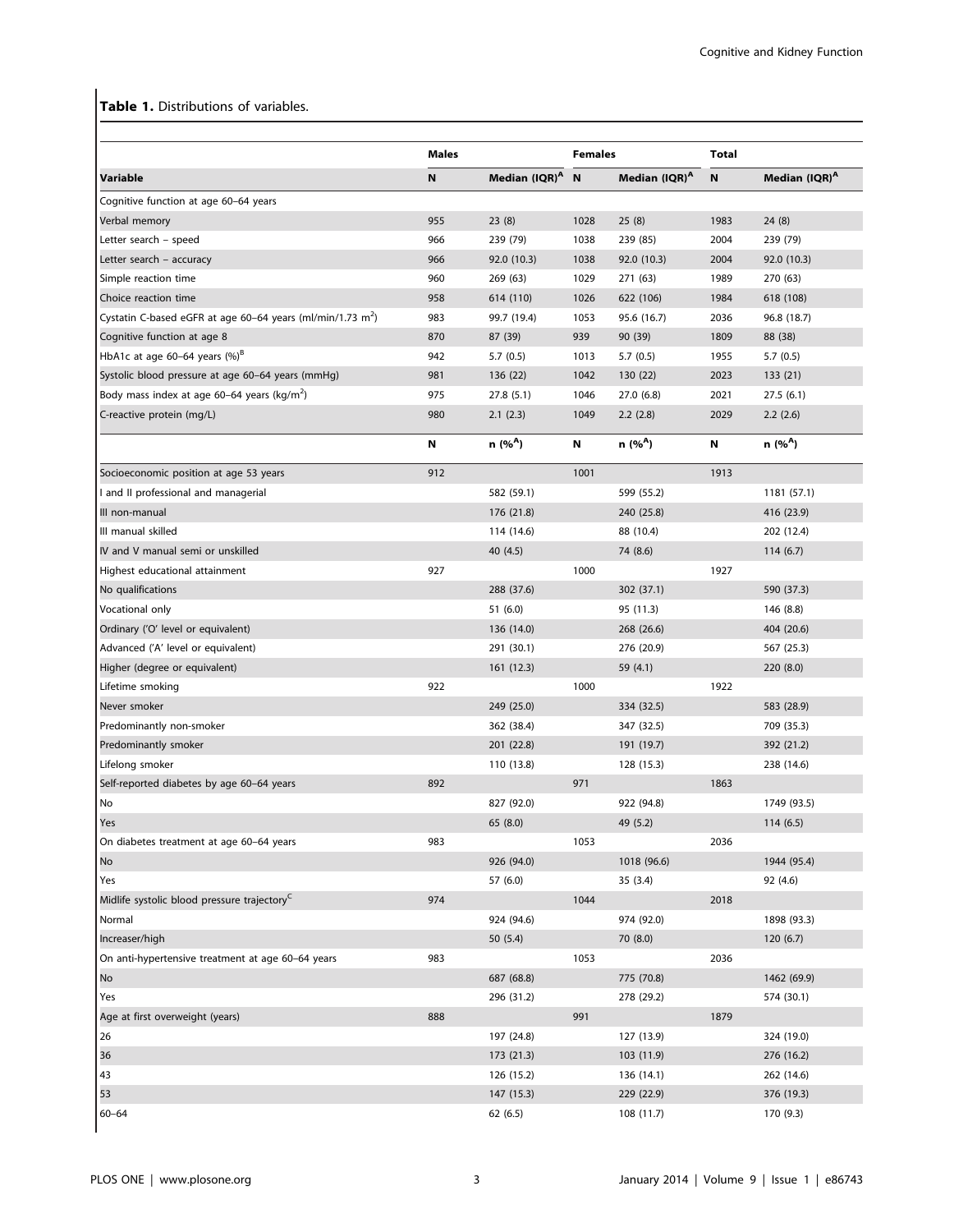#### Table 1. Cont.

|                 | <b>Males</b> |                    | <b>Females</b> |                           | Total |                           |
|-----------------|--------------|--------------------|----------------|---------------------------|-------|---------------------------|
| <i>Variable</i> | N            | Median $(IQR)^A$ N |                | Median (IQR) <sup>A</sup> | N     | Median (IQR) <sup>A</sup> |
| Never           |              | 183 (16.9)         |                | 288 (25.6)                |       | 471 (21.5)                |

Restricted to study members non-missing for at least one measure of cognitive function at age 60–64 years and cystatin C-based estimated glomerular rate (eGFR) at age 60–64 years.

IQR, inter-quartile range.

<sup>A</sup>Weighted according to the original social class-stratified sampling.

 $B$ HbA1c (mmol/mol) = (HbA1c (%) –2.15) $\times$ 10.929.

 $C$ Latent trajectories previously derived from systolic blood pressure data at ages 36, 43 and 53 years [18].

doi:10.1371/journal.pone.0086743.t001

2229 (78.0%) were assessed: 1690 (59.2%) attended a clinic and 539 (18.9%) had a home visit [14]. All participants underwent informed consent, and the study adhered to the principles outlined in the Helsinki declaration.

#### Measures

We utilised five measures of cognitive function derived from four different tests, all of which were carried out at the clinic or home visit at age 60–64.

Verbal memory. This was a classic test of 'episodic' memory; a 15-item word list learning task where the study member was shown each word for 2 seconds then was asked to write down as many of these from memory as possible, in any order, within 1 minute. This was repeated twice for a total of three learning trials. Each trial was scored for the total number of different correct words recalled and the scores across the three learning trials were summed.

Letter search. This was a 'cancellation' task, testing mental speed, visual scanning, and focused concentration. It required the study member to cross out as many targets – in this case the letters P and W – embedded in a  $30\times20$  letter matrix, as quickly and accurately as possible within 1 minute. The test required study members to begin at the top of the page and work from left to right, line by line, without going backwards at any point. We derived two different measures from this test: speed (the last target crossed out by the time limit] and accuracy (the number of targets correctly crossed out as a percentage of the letters which should have been crossed out up to that point).

Simple reaction time. This was a standard manual reaction time task which required study members to press one button as quickly as possible following a visual signal using a custom-built device. Eight practice trials were given, followed by 20 real trials (each consisting of a single signal). To avoid anticipation there was a variable delay (1–3 seconds) between each response and the next signal. The mean reaction time across the 20 real trials was calculated.

Choice reaction time. Using the same device as above, this manual reaction time task required study members to press one of four buttons as quickly as possible corresponding to which of the numbers 1 to 4 appeared in the signal screen. Eight practice trials were given, followed by 40 real trials (each consisting of a single signal). The same variable delay was used as for simple reaction time. The mean reaction time for correct responses across the 40 real trials was calculated.

At the clinic or home visit at age 60–64 years, blood samples were taken and processed according to a standardised protocol. Cystatin C was measured by an automated particleenhanced immunoturbidimetric assay at the Glasgow Royal Infirmary, Department of Clinical Biochemistry with an inter-assay variability of <3%. eGFR was calculated from measured cystatin C using the formula of Inker et al [11].

#### Potential Confounders

Using prior knowledge and results from the existing literature we constructed a causal diagram containing variables known or hypothesised to be associated with cognitive and kidney function to aid in the selection of potential confounders (Figure 1). We considered sex, age, adulthood SEP, highest educational qualifications, childhood cognitive function, smoking, diabetes, hypertension, inflammation, and obesity to all be potential common causes of cognitive function and eGFR at age 60–64. In order to block all the open backdoor paths between cognitive function and eGFR at age 60–64 it is necessary to adjust for all of these variables [15]. Here we consider adulthood SEP and highest educational qualification to be background confounders whose confounding effect we first wish to remove. Our main interest is in the extent to which the other potential confounders (childhood cognitive function, smoking, diabetes, hypertension, inflammation, and obesity) explain any remaining association.

SEP at age 53 was defined as the highest occupational class derived from study member's and their spouse's reported occupations based on the British Registrar General's Social Classification [16]: 'I and II professional and managerial', 'III non-manual', 'III manual skilled', or 'IV and V manual semi or unskilled'. Highest educational attainment was ascertained when the study member was age 26 and categorised as 'no qualifications', 'vocational only', 'ordinary ('O' level or equivalent)', 'advanced ('A' level or equivalent)', or 'higher (degree or equivalent)'.

Childhood cognitive function was tested at age 8 in a school setting using four different tests: a 50-item vocabulary test, a 35 item verbal comprehension (sentence completion) test, mechanical reading (pronunciation) using the same words as for vocabulary, and a 60-item non-verbal ability (picture intelligence) test. Each test was scored for the total number of correct responses and the scores across the four tests were summed.

Lifetime smoking (between age 20 and 53) was classified as 'never smoker', 'predominantly non-smoker', 'predominantly smoker', or 'lifelong smoker' [17].

Diabetes (self-reported doctor diagnosed diabetes by age 60–64, being on diabetes treatment at age 60–64, HbA1c level at age 60– 64) and hypertension (previously derived systolic blood pressure (SBP) latent trajectory between ages 36 and 53 [18], being on antihypertensive treatment at age 60–64, measured SBP at age 60–64) were considered. HbA1c was analysed using a Tosoh G7 analyser at Addenbrooke's Hospital in Cambridge. Two measures of SBP were taken with an OMROM 705 with the participant seated, with the minimum of the two readings used in this analysis. The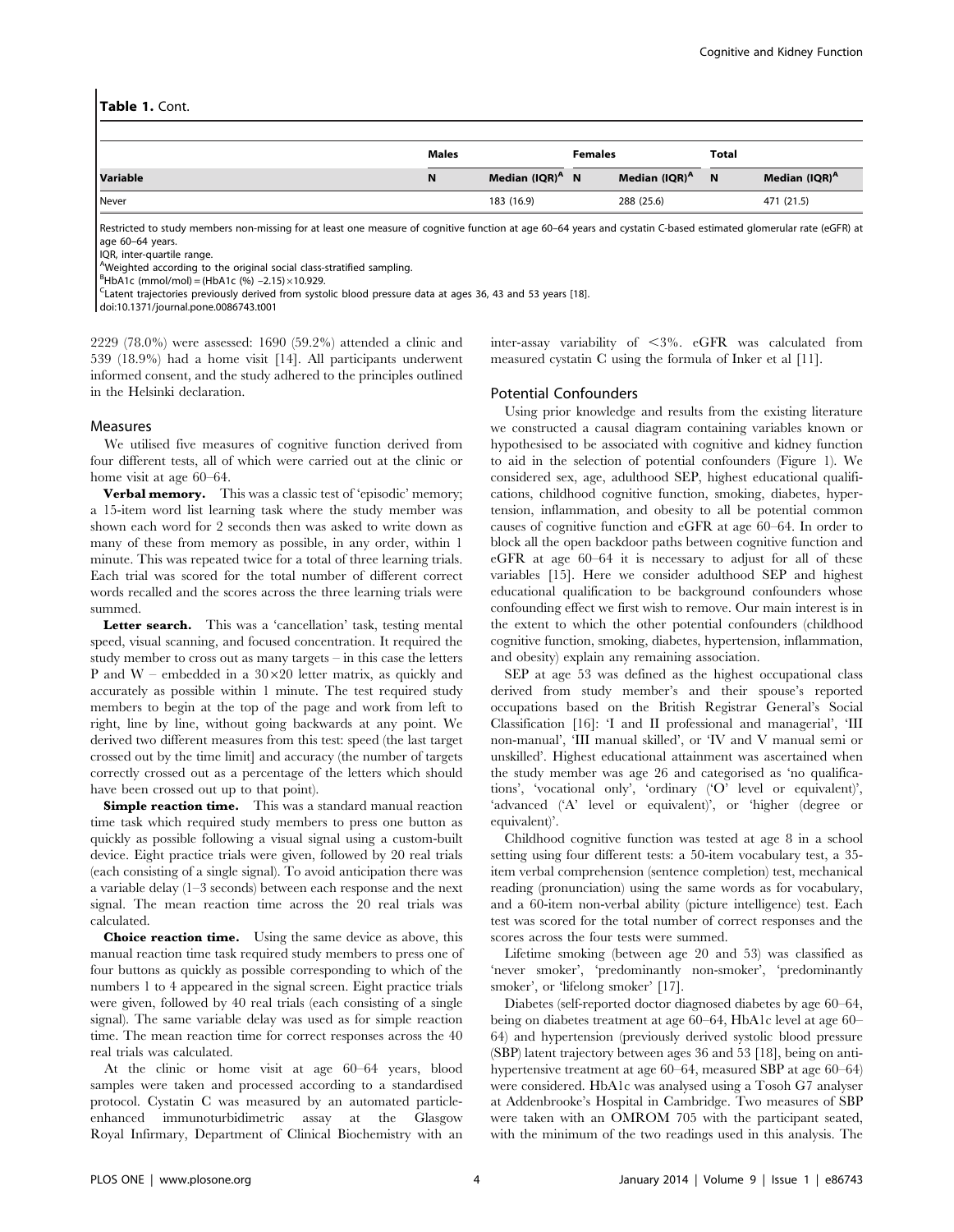Table 2. Linear regression models for cystatin C-based estimated glomerular rate (eGFR) at age 60–64 years (ml/min/1.73 m<sup>2</sup>, dependent variable) by cognitive function quartile (independent variable).

| <b>Cognitive function quartile</b>      | $n$ (%) in this<br>group | Mean (SD) eGFR<br>(ml/min/1.73 m <sup>2</sup> ) | Coeff  | 95% CI       |         | P overall <sup>A</sup> P for trend <sup>A,B</sup> |
|-----------------------------------------|--------------------------|-------------------------------------------------|--------|--------------|---------|---------------------------------------------------|
| Verbal memory (n = 1983)                |                          |                                                 |        |              | < 0.001 | < 0.001                                           |
| 1 (highest)                             | 508 (25.6)               | 96.4 (12.8)                                     | (ref)  |              |         |                                                   |
| $\overline{\mathbf{c}}$                 | 453 (22.8)               | 94.4 (14.1)                                     | $-2.1$ | $-3.9, -0.4$ |         |                                                   |
| 3                                       | 488 (24.6)               | 94.2 (14.4)                                     | $-2.6$ | $-4.3, -0.9$ |         |                                                   |
| 4 (lowest)                              | 534 (26.9)               | 92.3 (15.4)                                     | $-4.7$ | $-6.4, -3.0$ |         |                                                   |
| Letter search - speed ( $n = 2004$ )    |                          |                                                 |        |              | 0.17    | 0.03                                              |
| 1 (fastest)                             | 432 (21.6)               | 95.1 (14.2)                                     | (ref)  |              |         |                                                   |
| $\overline{2}$                          | 519 (25.9)               | 94.3 (13.7)                                     | $-0.8$ | $-2.6, 1.0$  |         |                                                   |
| $\overline{\mathbf{3}}$                 | 548 (27.3)               | 94.4 (14.3)                                     | $-0.9$ | $-2.6, 0.9$  |         |                                                   |
| 4 (slowest)                             | 505 (25.2)               | 93.5 (15.5)                                     | $-2.0$ | $-3.8, -0.2$ |         |                                                   |
| Letter search - accuracy ( $n = 2004$ ) |                          |                                                 |        |              | 0.49    | 0.74                                              |
| 1 (highest)                             | 519 (25.9)               | 94.6 (14.3)                                     | (ref)  |              |         |                                                   |
| $\overline{a}$                          | 538 (26.8)               | 93.9 (14.5)                                     | $-0.8$ | $-2.5, 0.9$  |         |                                                   |
| $\overline{3}$                          | 469 (23.4)               | 94.9 (14.2)                                     | 0.4    | $-1.4, 2.1$  |         |                                                   |
| 4 (lowest)                              | 478 (23.9)               | 93.9 (14.8)                                     | $-0.8$ | $-2.5, 1.0$  |         |                                                   |
| Simple reaction time ( $n = 1989$ )     |                          |                                                 |        |              | < 0.001 |                                                   |
| 1 (fastest)                             | 503(25.3)                | 96.5 (12.6)                                     | (ref)  |              |         |                                                   |
| $\overline{2}$                          | 512 (25.7)               | 93.3 (15.0)                                     | $-3.5$ | $-5.2, -1.8$ |         |                                                   |
| $\overline{3}$                          | 487 (24.5)               | 94.4 (13.7)                                     | $-2.0$ | $-3.8, -0.3$ |         |                                                   |
| 4 (slowest)                             | 487 (24.5)               | 93.3 (15.8)                                     | $-3.2$ | $-4.9, -1.5$ |         |                                                   |
| Choice reaction time ( $n = 1984$ )     |                          |                                                 |        |              | 0.002   | < 0.001                                           |
| 1 (fastest)                             | 508 (25.6)               | 96.4 (13.0)                                     | (ref)  |              |         |                                                   |
| $\overline{\mathbf{c}}$                 | 493 (24.9)               | 95.0 (14.0)                                     | $-1.3$ | $-3.0, 0.5$  |         |                                                   |
| 3                                       | 506 (25.5)               | 92.9 (14.7)                                     | $-3.1$ | $-4.8, -1.4$ |         |                                                   |
| 4 (slowest)                             | 477 (24.0)               | 93.2 (15.5)                                     | $-2.7$ | $-4.4, -0.9$ |         |                                                   |

<sup>A</sup>Likelihood ratio test.

<sup>B</sup>Only reported where appropriate.

All models adjusted for sex and age at cystatin C measurement.

doi:10.1371/journal.pone.0086743.t002

remaining diabetes and hypertension data were derived from questionnaire responses.

C-reactive protein (CRP) at age 60–64 was measured by a particle-enhanced immunoturbidimetric assay using a Siemens Dimension Xpand analyser at the MRC Human Nutrition Research laboratory in Cambridge with an average inter-assay variability over this period of 3.3%.

Adult heights and weights were measured at ages 36, 43, 53 and 60–64 years, and self-reported at ages 20 and 26. Body mass index (BMI) was calculated as weight in kilograms divided by height in metres squared and overweight at each age defined using the standard cut point of 25 kg/m<sup>2</sup>. The age at which a study member first became overweight (26, 36, 43, 53, 60–64 or never) was then derived assuming that once an individual became overweight they remained overweight [19].

#### Statistical Analyses

Due to the cross-sectional nature of the eGFR and cognitive function data, and our lack of prior belief in either direction of causality over the other, it would be reasonable to consider either eGFR or cognitive function as the outcome in our models. We used eGFR as the distribution was approximately normal, which was not true of several of the cognitive function measures.

The cross-sectional associations between eGFR and each of the five measures of cognitive function at age 60–64 were first examined using linear regression. As there was evidence of nonlinearity in some of the associations we used quartiles of the cognitive function measures as exposures. Models were adjusted for sex and age at cystatin C measurement.

The associations between eGFR and i) childhood cognitive function; ii) SEP at age 53; iii) highest educational attainment; iv) lifetime smoking; v) diabetes; vi) hypertension; vii) current CRP; viii) current BMI and ix) age at first overweight were then examined using linear regression, with adjustment for sex and age at cystatin C measurement.

In the analysis we aimed to first remove the confounding effects of adulthood SEP and highest educational qualification from out estimate of the association between eGFR and cognitive function at age 60–64. We then explored the extent to which the remaining potential confounders (childhood cognitive function, smoking, diabetes, hypertension, inflammation, and obesity) accounted for any remaining association. Sequentially adjusted linear regression models for eGFR on each of the five measures of cognitive function at age 60–64 were fitted on the subsample of subjects with complete data on all explanatory variables included in the analysis. Model 1 was minimally adjusted for sex and age at cystatin C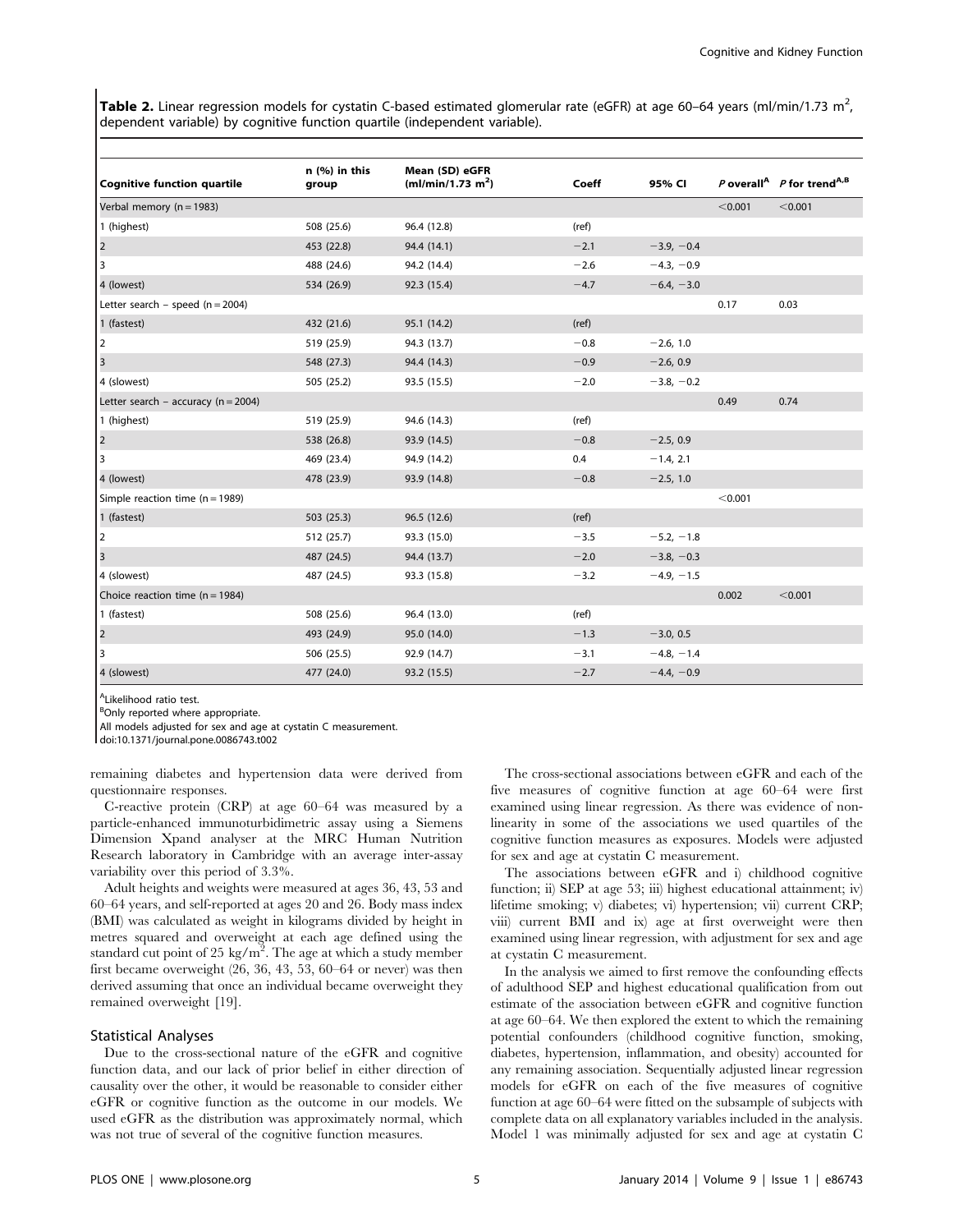Table 3. Linear regression models for cystatin C-based estimated glomerular rate (eGFR) at age 60–64 years (ml/min/1.73 m<sup>2</sup>, dependent variable).

| <b>Explanatory variable</b>                                                        | n    | Coeff   | 95% CI        | P overall <sup>A</sup> | $P$ for trend <sup>A,B</sup> |
|------------------------------------------------------------------------------------|------|---------|---------------|------------------------|------------------------------|
| Childhood cognitive function (per 30 units $\mathcal{S}$ )                         | 1823 | 1.3     | 0.6, 2.0      | < 0.001                |                              |
| Socioeconomic position at age 53 years                                             | 1923 |         |               | < 0.001                | < 0.001                      |
| I and II professional and managerial                                               |      | (ref)   |               |                        |                              |
| III non-manual                                                                     |      | $-2.4$  | $-3.9, -0.8$  |                        |                              |
| III manual skilled                                                                 |      | $-3.1$  | $-5.1, -1.0$  |                        |                              |
| IV and V manual semi or unskilled                                                  |      | $-3.1$  | $-5.8, -0.5$  |                        |                              |
| Highest educational attainment                                                     | 1942 |         |               | < 0.001                | < 0.001                      |
| No qualifications                                                                  |      | (ref)   |               |                        |                              |
| <b>Vocational only</b>                                                             |      | 1.8     | $-0.8, 4.3$   |                        |                              |
| Ordinary ('O' level or equivalent)                                                 |      | 3.4     | 1.6, 5.2      |                        |                              |
| Advanced ('A' level or equivalent)                                                 |      | 3.1     | 1.5, 4.7      |                        |                              |
| Higher (degree or equivalent)                                                      |      | 4.9     | 2.8, 7.1      |                        |                              |
| Lifetime smoking                                                                   | 1936 |         |               | 0.003                  | < 0.001                      |
| Never smoker                                                                       |      | (ref)   |               |                        |                              |
| Predominantly non-smoker                                                           |      | $-0.7$  | $-2.2, 0.8$   |                        |                              |
| Predominantly smoker                                                               |      | $-1.5$  | $-3.3, 0.3$   |                        |                              |
| Lifelong smoker                                                                    |      | $-3.9$  | $-6.0, -1.8$  |                        |                              |
| Self-reported diabetes by age 60-64 years                                          | 1877 | $-3.1$  | $-5.7, -0.5$  | 0.02                   |                              |
| On diabetes treatment at age 60-64 years                                           | 2052 | $-3.0$  | $-5.9, -0.1$  | 0.04                   |                              |
| HbA1c at age 60-64 years (per %)                                                   | 1970 |         |               | < 0.001                |                              |
| Linear                                                                             |      | $-10.4$ | $-15.5, -5.2$ |                        |                              |
| Quadratic                                                                          |      | 0.7     | 0.3, 1.0      |                        |                              |
| Midlife systolic blood pressure trajectory (Increaser/high vs normal) <sup>D</sup> | 2033 | $-3.3$  | $-5.9, -0.7$  | 0.01                   |                              |
| On anti-hypertensive treatment at age 60-64 years                                  | 2052 | $-3.7$  | $-5.0, -2.4$  | < 0.001                |                              |
| Current systolic blood pressure (per 20 mmHg <sup>C</sup> )                        | 2033 | 0.4     | $-0.3, 1.1$   | 0.21                   |                              |
| Current C-reactive protein (per 10 mg/L <sup>C</sup> )                             | 2045 |         |               | < 0.001                |                              |
| Linear                                                                             |      | $-3.7$  | $-5.3, -2.1$  |                        |                              |
| Quadratic                                                                          |      | 0.3     | 0.1, 0.5      |                        |                              |
| Current body mass index (per 5 kg/m <sup>2 C</sup> )                               | 2030 | $-2.4$  | $-3.0, -1.7$  | < 0.001                |                              |
| Age at first overweight (years)                                                    | 1887 |         |               | < 0.001                | < 0.001                      |
| 26                                                                                 |      | $-3.8$  | $-5.8, -1.8$  |                        |                              |
| 36                                                                                 |      | $-4.4$  | $-6.5, -2.3$  |                        |                              |
| 43                                                                                 |      | $-3.3$  | $-5.4, -1.2$  |                        |                              |
| 53                                                                                 |      | $-0.5$  | $-2.4, 1.4$   |                        |                              |
| $60 - 64$                                                                          |      | $-1.5$  | $-4.0, 0.9$   |                        |                              |
| Never                                                                              |      | (ref)   |               |                        |                              |

<sup>A</sup>Likelihood ratio test.

<sup>B</sup>Only reported where appropriate.

CApproximately 1 standard deviation.

<sup>D</sup>Latent trajectories previously derived from systolic blood pressure data at ages 36, 43 and 53 years [18].

All models adjusted for sex and age at cystatin C measurement.

doi:10.1371/journal.pone.0086743.t003

measurement; Model 2 was additionally adjusted for SEP at age 53 and highest educational qualification; Model 3 was additionally adjusted for childhood cognitive function; Model 4 was additionally adjusted for lifetime smoking, diabetes, hypertension, current CRP, current BMI and age at first overweight.

In all models sex differences were investigated by adding interaction terms and using the likelihood ratio test (LRT). LRTs for linear trend were applied where appropriate, and non-linear associations were examined by adding quadratic terms to the models and using the LRT.

The analysis was performed using Stata 12 [20].

# Results

Of the 2229 study members who were assessed at age 60–64, 2036 had data on cystatin C and one or more of the five measures of cognitive function so were included in the initial analyses. At age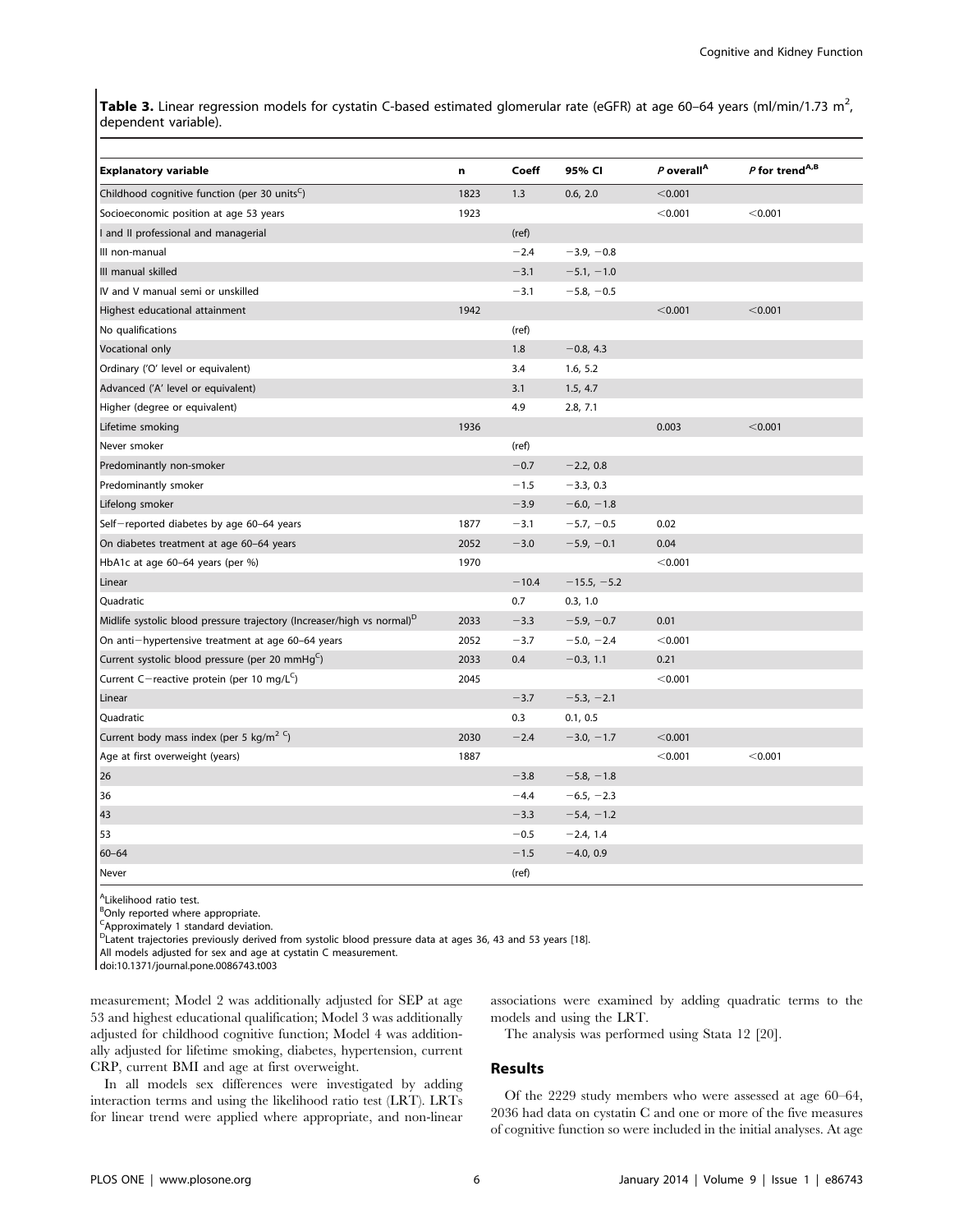Table 4. Linear regression models for cystatin C-based estimated glomerular rate (eGFR) at age 60–64 years (ml/min/1.73 m<sup>2</sup>, dependent variable) by cognitive function quartile at age 60–64 years (independent variable).

|                                       |      |            |                                                   | Model 1 |              |                           | Model 2                       |        |              |                                      |                               |
|---------------------------------------|------|------------|---------------------------------------------------|---------|--------------|---------------------------|-------------------------------|--------|--------------|--------------------------------------|-------------------------------|
| <b>Cognitive function</b><br>quartile | n    | n(%)       | Mean (SD) eGFR<br>$(mI/min/1.73 m2)$ Coeff 95% CI |         |              | P<br>overall <sup>A</sup> | $P$ for<br>trend <sup>A</sup> |        | Coeff 95% CI | $\mathsf{P}$<br>overall <sup>A</sup> | $P$ for<br>trend <sup>A</sup> |
| Verbal memory                         | 1313 |            |                                                   |         |              | < 0.001                   | < 0.001                       |        |              | 0.21                                 | 0.10                          |
| 1 (highest)                           |      | 352 (26.8) | 96.6                                              | (ref)   |              |                           |                               | (ref)  |              |                                      |                               |
| 2                                     |      | 313 (23.8) | 94.6                                              | $-2.1$  | $-4.2, 0.0$  |                           |                               | $-1.5$ | $-3.6, 0.6$  |                                      |                               |
| $\overline{3}$                        |      | 320 (24.4) | 94.8                                              | $-2.1$  | $-4.1, 0.0$  |                           |                               | $-0.8$ | $-2.9, 1.4$  |                                      |                               |
| 4 (lowest)                            |      | 328 (25.0) | 92.9                                              | $-4.1$  | $-6.2, -2.0$ |                           |                               | $-2.3$ | $-4.6, 0.0$  |                                      |                               |
| Letter search - speed                 | 1320 |            |                                                   |         |              | 0.50                      | 0.13                          |        |              | 0.91                                 | 0.50                          |
| 1 (fastest)                           |      | 294 (22.3) | 95.5                                              | (ref)   |              |                           |                               | (ref)  |              |                                      |                               |
| $\vert$ <sub>2</sub>                  |      | 359 (27.2) | 94.8                                              | $-0.8$  | $-2.9, 1.4$  |                           |                               | $-0.5$ | $-2.6, 1.6$  |                                      |                               |
| 3                                     |      | 359 (27.2) | 94.5                                              | $-1.1$  | $-3.2, 1.1$  |                           |                               | $-0.5$ | $-2.7, 1.6$  |                                      |                               |
| 4 (slowest)                           |      | 308 (23.3) | 94.1                                              | $-1.7$  | $-3.9, 0.5$  |                           |                               | $-0.8$ | $-3.1, 1.4$  |                                      |                               |
| Letter search - accuracy              | 1320 |            |                                                   |         |              | 0.97                      | 0.75                          |        |              | 0.99                                 | 0.83                          |
| 1 (highest)                           |      | 350 (26.5) | 95.0                                              | (ref)   |              |                           |                               | (ref)  |              |                                      |                               |
| 2                                     |      | 353 (26.7) | 94.6                                              | $-0.5$  | $-2.5, 1.6$  |                           |                               | $-0.1$ | $-2.2, 1.9$  |                                      |                               |
| $\overline{3}$                        |      | 314 (23.8) | 94.6                                              | $-0.4$  | $-2.6, 1.7$  |                           |                               | $-0.1$ | $-2.2, 2.0$  |                                      |                               |
| 4 (lowest)                            |      | 303 (23.0) | 94.7                                              | $-0.4$  | $-2.5, 1.8$  |                           |                               | 0.3    | $-1.9, 2.4$  |                                      |                               |
| Simple reaction time                  | 1308 |            |                                                   |         |              | 0.003                     | 0.002                         |        |              | 0.03                                 | 0.02                          |
| 1 (fastest)                           |      | 328 (25.1) | 97.3                                              | (ref)   |              |                           |                               | (ref)  |              |                                      |                               |
| $\vert$ <sub>2</sub>                  |      | 334 (25.5) | 94.2                                              | $-3.1$  | $-5.2, -1.0$ |                           |                               | $-2.7$ | $-4.8, -0.6$ |                                      |                               |
| 3                                     |      | 337 (25.8) | 94.7                                              | $-2.4$  | $-4.5, -0.4$ |                           |                               | $-2.0$ | $-4.1, 0.1$  |                                      |                               |
| 4 (slowest)                           |      | 309 (23.6) | 93.4                                              | $-3.8$  | $-5.9, -1.7$ |                           |                               | $-2.9$ | $-5.1, -0.8$ |                                      |                               |
| Choice reaction time                  | 1306 |            |                                                   |         |              | 0.02                      | 0.004                         |        |              | 0.11                                 | 0.06                          |
| 1 (fastest)                           |      | 347 (26.6) | 96.7                                              | (ref)   |              |                           |                               | (ref)  |              |                                      |                               |
| 2                                     |      | 319 (24.4) | 95.8                                              | $-1.1$  | $-3.1, 1.0$  |                           |                               | $-0.8$ | $-2.9, 1.2$  |                                      |                               |
| $\overline{3}$                        |      | 340 (26.0) | 93.4                                              | $-2.9$  | $-5.0, -0.9$ |                           |                               | $-2.5$ | $-4.5, -0.4$ |                                      |                               |
| 4 (slowest)                           |      | 300 (23.0) | 93.7                                              | $-2.6$  | $-4.7, -0.5$ |                           |                               | $-1.5$ | $-3.7, 0.7$  |                                      |                               |

<sup>A</sup>Likelihood ratio test.

Model 1: Adjusted for sex and age at cystatin C measurement.

Model 2: Additionally adjusted for socioeconomic position at age 53 years and highest educational attainment.

doi:10.1371/journal.pone.0086743.t004

60–64 median eGFR in the study, weighted according to the original social class-stratified sampling, was  $96.8 \text{ ml/min} / 1.73 \text{ m}^2$ . The median HbA1c was 5.7% (38.8 mmol/mol), median SBP was 133 mmHg, median BMI was 27.5 kg/m<sup>2</sup>, and median CRP was 2.2 mg/L. Further characteristics of the sample are shown in Table 1.

There was strong evidence that verbal memory and choice reaction time were linearly associated with eGFR at age 60–64 (both  $P<0.001$ ; Table 2), with lower cognitive function associated with lower eGFR (i.e. worse kidney function). The lowest quartile of verbal memory corresponded to a 4.7 (95% confidence interval (CI) 3.0, 6.4) ml/min/1.73 m<sup>2</sup> lower eGFR relative to the highest quartile. There was strong evidence  $(P<0.001)$  of an association with simple reaction time, but this did not appear to be linear, with the fastest quartile of reaction time instead corresponding to markedly higher eGFR than the remaining quartiles. There was somewhat weaker evidence of an association with letter search speed, but no evidence of an association with letter search accuracy.

Higher childhood cognitive function was also associated with higher eGFR at age 60–64 ( $P<$ 0.001; Table 3). There was strong evidence that SEP at age 53, highest educational attainment, lifetime smoking and age at first overweight were linearly associated with eGFR (all  $P<0.001$ ), with lower (i.e. manual) SEP, lower qualifications, greater lifelong exposure to smoking and becoming overweight earlier corresponding to lower eGFR. Selfreported diabetes, being on diabetes treatment, increaser/high midlife SBP trajectory and being on anti-hypertensive treatment were associated with lower eGFR (all  $P \le 0.02$ ). There was evidence of non-linear (quadratic) trends for both HbA1c and CRP, with minimum eGFR corresponding to a HbA1c of 7.9% and a CRP of 60 mg/L. Consequently quadratic terms for HbA1c and CRP were added to Models 4 and 5 below. Higher current BMI was associated with lower eGFR  $(P<0.001)$ . There was some evidence of a sex difference in the association with current BMI, with females with higher BMI having particularly low eGFR. For simplicity, combined male and female results are presented in Table 3, but the appropriate sex interaction term was added to Models 4 and 5 below.

In subjects with complete data  $(n = 1306$  to 1320; Table 4, Model 1) the minimally adjusted associations between cognitive function and eGFR were similar to those using all available data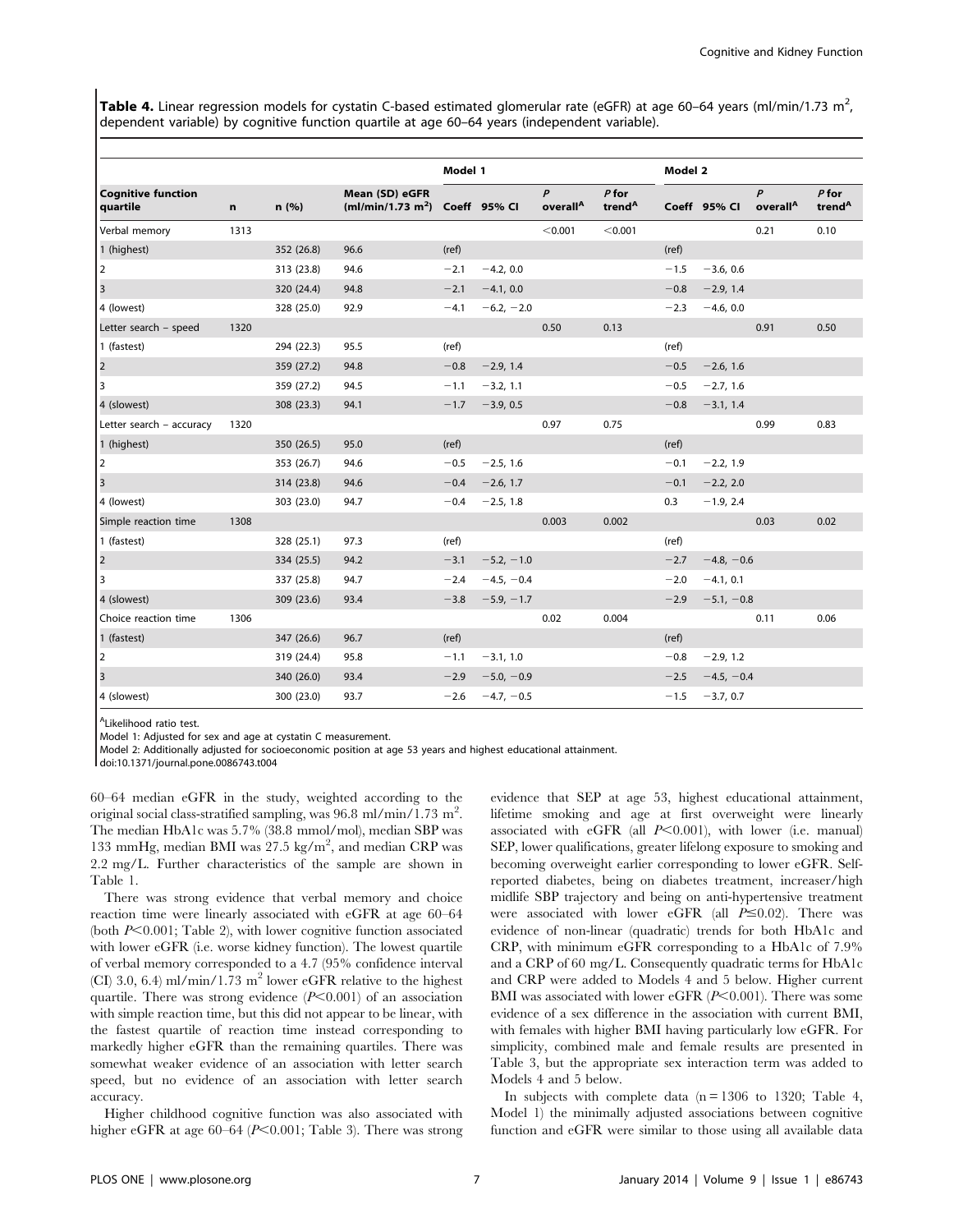Table 5. Linear regression models for cystatin C-based estimated glomerular rate (eGFR) at age 60–64 years (ml/min/1.73 m<sup>2</sup>, dependent variable) by cognitive function quartile at age 60–64 years (independent variable).

|                                    | Model 3 |              |                          |                            | Model 4 |              |                          |                            |
|------------------------------------|---------|--------------|--------------------------|----------------------------|---------|--------------|--------------------------|----------------------------|
| <b>Cognitive function quartile</b> | Coeff   | 95% CI       | $P$ overall <sup>A</sup> | $P$ for trend <sup>A</sup> | Coeff   | 95% CI       | $P$ overall <sup>A</sup> | $P$ for trend <sup>A</sup> |
| Verbal memory                      |         |              | 0.27                     | 0.13                       |         |              | 0.26                     | 0.23                       |
| 1 (highest)                        | (ref)   |              |                          |                            | (ref)   |              |                          |                            |
| $\vert$ 2                          | $-1.4$  | $-3.6, 0.7$  |                          |                            | $-1.3$  | $-3.4, 0.8$  |                          |                            |
| $\vert$ <sub>3</sub>               | $-0.7$  | $-2.9, 1.5$  |                          |                            | $-0.1$  | $-2.2, 2.1$  |                          |                            |
| 4 (lowest)                         | $-2.1$  | $-4.5, 0.2$  |                          |                            | $-1.7$  | $-4.0, 0.5$  |                          |                            |
| Letter search - speed              |         |              | 0.92                     | 0.52                       |         |              | 0.96                     | 0.97                       |
| 1 (fastest)                        | (ref)   |              |                          |                            | (ref)   |              |                          |                            |
| $\vert$ <sub>2</sub>               | $-0.5$  | $-2.6, 1.7$  |                          |                            | $-0.3$  | $-2.4, 1.8$  |                          |                            |
| $\vert$ 3                          | $-0.5$  | $-2.6, 1.7$  |                          |                            | 0.2     | $-1.9, 2.3$  |                          |                            |
| 4 (slowest)                        | $-0.8$  | $-3.0, 1.5$  |                          |                            | $-0.2$  | $-2.4, 2.0$  |                          |                            |
| Letter search - accuracy           |         |              | 0.98                     | 0.77                       |         |              | 0.84                     | 0.97                       |
| 1 (highest)                        | (ref)   |              |                          |                            | (ref)   |              |                          |                            |
| 2                                  | $-0.1$  | $-2.1, 2.0$  |                          |                            | 0.4     | $-1.7, 2.4$  |                          |                            |
| $\overline{\mathbf{3}}$            | $-0.1$  | $-2.2, 2.0$  |                          |                            | $-0.5$  | $-2.5, 1.6$  |                          |                            |
| 4 (lowest)                         | 0.3     | $-1.8, 2.5$  |                          |                            | 0.4     | $-1.8, 2.5$  |                          |                            |
| Simple reaction time               |         |              | 0.03                     | 0.02                       |         |              | 0.15                     | 0.16                       |
| 1 (fastest)                        | (ref)   |              |                          |                            | (ref)   |              |                          |                            |
| $\vert$ <sub>2</sub>               | $-2.7$  | $-4.8, -0.6$ |                          |                            | $-2.3$  | $-4.3, -0.2$ |                          |                            |
| 3                                  | $-2.0$  | $-4.1, 0.1$  |                          |                            | $-1.4$  | $-3.4, 0.7$  |                          |                            |
| 4 (slowest)                        | $-2.9$  | $-5.0, -0.7$ |                          |                            | $-1.9$  | $-4.0, 0.3$  |                          |                            |
| Choice reaction time               |         |              | 0.13                     | 0.08                       |         |              | 0.23                     | 0.15                       |
| 1 (fastest)                        | (ref)   |              |                          |                            | (ref)   |              |                          |                            |
| $\vert$ 2                          | $-0.8$  | $-2.9, 1.3$  |                          |                            | $-0.9$  | $-2.9, 1.2$  |                          |                            |
| $\vert$ <sub>3</sub>               | $-2.4$  | $-4.5, -0.4$ |                          |                            | $-2.1$  | $-4.1, -0.1$ |                          |                            |
| 4 (slowest)                        | $-1.4$  | $-3.6, 0.8$  |                          |                            | $-1.1$  | $-3.3, 1.1$  |                          |                            |

ALikelihood ratio test.

Model 3: Additionally adjusted for childhood cognitive function.

Model 4: Additionally adjusted for lifetime smoking, self-reported diabetes by age 60–64 years, being on diabetes treatment at age 60–64 years, HbA1c at age 60–64 years, midlife systolic blood pressure trajectory, being on anti-hypertensive treatment at age 60–64 years, systolic blood pressure at age 60–64 years, C-reactive protein at age 60–64 years, body mass index at age 60–64 years and age at first overweight.

doi:10.1371/journal.pone.0086743.t005

 $(n = 1983$  to 2004; Table 2), though confidence intervals were somewhat wider due to the reduced sample size. These associations were all attenuated on adjustment for SEP at age 53 and highest educational attainment (Table 4, Model 2), though there remained some evidence of associations with verbal memory, simple reaction time and choice reaction time. Additional adjustment for childhood cognitive function (Model 3) had very little impact on the estimated associations. Additional adjustment for lifetime smoking, diabetes, hypertension, current CRP, current BMI, and age at first overweight (Table 5, Model 4) attenuated the results further. In these fully adjusted models there was little evidence of overall associations between cognitive function and eGFR ( $P \le 0.15$  for all models), though some of the individual regression coefficients were still relatively large and negative, indicating that that the observed associations had not been fully adjusted away.

## **Discussion**

In this large, population-based, prospective study we found cognitive function at age 60–64 years to be strongly associated

with eGFR at the same age. Some of this association was explained by confounding due to socioeconomic factors, but very little of it was explained by prior cognitive function. The potential preceding adverse health behaviours of smoking and obesity, the clinical problems of diabetes and hypertension, and a biomarker for inflammation explained some but not all of the remaining association. In fully adjusted models weak evidence of an association between eGFR and reaction time (both simple and choice) remained.

Our findings are consistent with the emerging literature that poor kidney function, in particular progressive kidney disease, is associated with cognitive decline and dementia in the community [21,5,22,3]. However, evidence of residual cross-sectional associations after adjusting for childhood cognition does not fully answer the question of association directionality, since kidney function had not been previously measured in this cohort.

It should be noted that these residual cross-sectional associations were not found by Munang et al [8]. These authors found a modest cross sectional association between eGFR and cognitive function in men in the Lothian 1921 cohort which was fully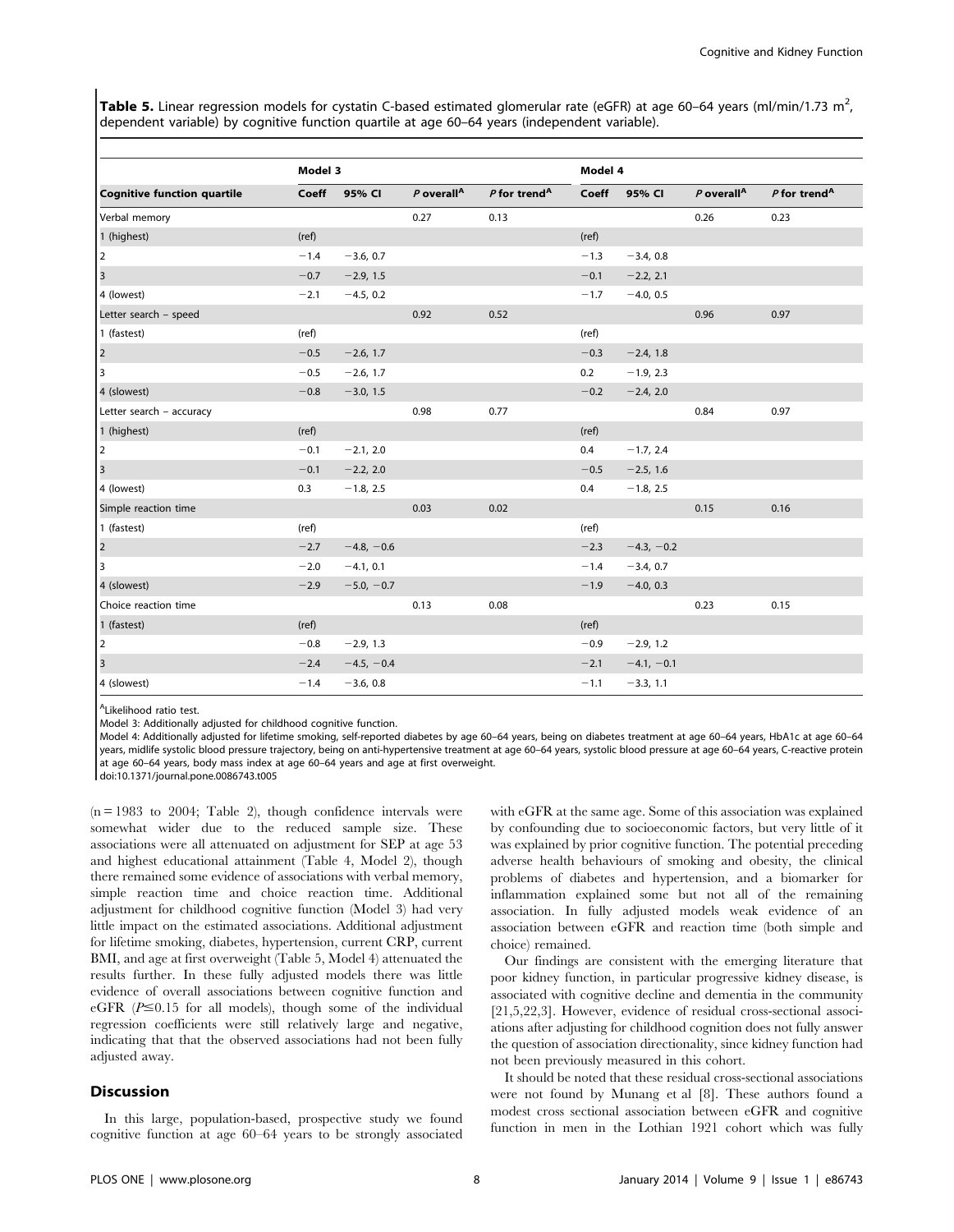attenuated by adjustment for childhood cognition. This may be, however, because cystatin C eGFR is a better marker of true kidney function in this type of population [11] than the MDRD eGFR used by Munang et al, the formula for which was derived using a nephrology clinic CKD population [9].

A recent magnetic resonance study suggests that the association between kidney and cognitive function may be related to changes in intracranial deep white matter lesions which are progressive in people with chronic kidney disease [23]. The pathways by which these white matter lesions may develop are unclear. One hypothesis is that kidney disease is a marker for small vessel disease which may be present both in kidneys and the brain [24]. This would perhaps explain the cross-sectional association found, but not why some evidence for this association remained after adjustment for relevant biomarkers and preceding health behaviours that are associated with small vessel disease in the general population. In children with existing kidney disease, cognitive impairment appears to be associated with the severity of hypertension [25]. We adjusted our analyses for current SBP, midlife SBP trajectory and history of hypertension, but this adjustment may not have captured the entire range of blood pressure variability throughout life, or indeed across the day. Recent studies suggest that it is not only the level of blood pressure, but also its short-term variability which is related to later cerebrovascular outcomes [26,27]. It also remains possible that these associations have no causal sequence but are explained by a common-cause factor that has not been measured herein.

These analyses support the notion of a shared pathophysiology of impaired cognitive and kidney function at older age, which precedes clinical disease. Hence, subtle cognitive impairment with poorer verbal memory and decreased reaction times may be present in some nephrology patients. Our analyses highlight some pathways by which socioeconomic inequalities manifest. Awareness of these associations and pathways may enhance the usefulness of clinic consultations. Pathways that connect kidney and cognitive function via social inequality may differ by setting, but shouldn't be ignored, in particular because people with CKD have a substantive and complex pill burden. At the more severe end of CKD the pill burden undergoes frequent adaptations. Patients are expected to make fairly complex changes in their medication regimen on a frequent basis. To date it is unclear how much poor patient compliance may be due to misunderstandings caused by impaired cognitive function in the patient which is not allowed for by the clinical team. Communicating with a cognitively impaired patient requires frequent checks of patient understanding and is helped by asking the patient/carer to bring the prescribed drugs to the clinic consultation. Our findings also have important implications for research. For example, any largescale study using questionnaires in people with CKD should spend some time validating these questionnaires to check whether the questions are understood by patients from all backgrounds in the way the researcher wants them to be, otherwise there will be a subtle measurement bias in the study. An important implication of this study and the existing body of work is that people with chronic kidney disease are potentially at higher risk for further decline of cognitive function [2,21,28]. Future studies will need to examine the role of kidney disease and blood pressure variability on progressive cognitive decline.

There are several strengths to this analysis. Data were prospectively collected using standardised protocols, and the availability of appropriate variables across the life course allowed us to remove the principal sources of background confounding, adjust for prior cognition, and explore potential explanations for the remaining association.

There were also limitations to the study. Although study members remaining in the NSHD at the time of data collection at age 60–64 years were broadly representative of native-born adults living in England, Scotland, and Wales [14], the samples for our sequentially adjusted analyses included only 59% of such subjects. Whilst our complete case analysis approach may possibly have led to the disproportionate exclusion of the more disadvantaged and those in poorest health, this would not necessarily have affected the pattern of results observed. We used cystatin C eGFR as a proxy for kidney function as gold-standard measurements, such as the clearance of exogenous filtration markers, were not available. We were unable to fully answer the question of association directionality as kidney function had not been previously measured in this cohort. We employed observational data and, despite being confident that we identified and included all the important confounders, bias due to unknown and/or unmeasured confounders cannot be ruled out. Finally, whilst we had good coverage of different British regions and social class groupings, as the NSHD study population is all white our findings cannot necessarily be extrapolated to the non-white British population.

In conclusion, cognitive and kidney function in late mid-life are strongly associated with one another, though some of this is explained by socioeconomic factors across the life course. Socioeconomic inequality manifests itself through a variety of pathways leading to chronic disease, including reduced kidney function and cognitive impairment.

# Acknowledgments

The authors are grateful to NSHD study members who took part in this latest data collection for their continuing support. We thank members of the NSHD scientific and data collection teams at the following centres: MRC Unit for Lifelong Health and Ageing, MRC Human Nutrition Research, Cambridge; Welcome Trust (WT) Clinical Research Facility (CRF) Manchester; WTCRF, Western General Hospital, Edinburgh; WTCRF, University Hospital Birmingham; WTCRF, University College London Hospital; CRF, University Hospital of Wales; CRF, St Thomas' Hospital London; National Centre for Social Research. We also thank Dr Ian Halsall who provided expert advice on blood analyte levels.

NSHD scientific and data collection teams:

Rachel Cooper<sup>1</sup>, Rebecca Hardy<sup>1</sup>, Diana Kuh<sup>1</sup>, Mary Pierce<sup>1</sup>, Marcus Richards<sup>1</sup>, Jane Abington<sup>1</sup>, Andrew Wong<sup>1</sup>, Judith E. Adams<sup>2</sup>, Mike Machin<sup>2</sup>, Alison M. Stephens<sup>3</sup>, Kerina Bonar<sup>3</sup>, Susan Bryant<sup>3</sup>, Darren Cole<sup>3</sup>, Wing Nip<sup>3</sup>, Gina Ambrosini<sup>3</sup>, Denis Pellerin<sup>4</sup>, Nishi Chaturvedi<sup>5</sup>, Alun Hughes<sup>5</sup>, Arjun Ghosh<sup>5,</sup> Katherine March<sup>5</sup>, Peter Macfarlane<sup>6</sup>, Louise Inglis<sup>6</sup>, Peter Friberg<sup>7</sup>, Walter Osika<sup>7</sup>, Soren Brage<sup>8</sup>, Ulf Ekelund<sup>8</sup>, Stefanie Mayle<sup>8</sup>, Kate Westgate<sup>8</sup>, John Deanfield<sup>9</sup>, Ann Donald<sup>9</sup>, Sarah Kok<sup>9</sup>, Stefano Massi<sup>9</sup>, Ravneet Phalora<sup>9</sup>, John Woodside<sup>9</sup>, Ian Bruce<sup>10</sup>, Nikki Harwood<sup>10</sup>, Emma Oughton<sup>10</sup>, Alison Chapman<sup>11</sup>, Rajdeep S Khattar<sup>12</sup>, Satheesh Balakrishnan Nair<sup>12</sup>, Jane Franklyn<sup>13</sup>, Sue Palmer<sup>13</sup>, Karen Boardman<sup>13</sup>, Nicola Crabtree<sup>14</sup>, Ross Clements<sup>15</sup>, Michael Suvari<sup>15</sup>, Kathrine Craig<sup>16</sup>, Emma Howard<sup>16</sup>, Terese Morley<sup>16</sup>, Maurice Scanlon<sup>16</sup>, Rebecca Petit<sup>17</sup>, Wil Evans<sup>17</sup>, Alan Fraser<sup>18</sup>, Julie Edwards<sup>18</sup>, Emma Reece<sup>18</sup>, David Newby<sup>19</sup>, Fiona Marshall<sup>19</sup>, Jim Hannan<sup>20</sup>, Carol Miller<sup>20</sup>, Audrey White<sup>21</sup>, Raymond MacAllister<sup>22</sup>, Joanne Harris<sup>22</sup>, Roldan Singzon<sup>22</sup>, Peter Ell<sup>23</sup>, Caroline Townsend<sup>23</sup>, Camelia Demetrescu<sup>24</sup>, Philip Chowienczyk<sup>25</sup>, Paula Darroch<sup>25</sup>, Karen McNeill<sup>25</sup>, Tim Spector<sup>26</sup>, Gail Clements<sup>26</sup>, Benyu Jiang<sup>26</sup>, Carli Lessof<sup>27</sup>, Hayley  $Cheshire^{27}$ .

1. MRC Unit for Lifelong Health and Ageing, London, United Kingdom,

2. Clinical Radiology, Manchester Royal Infirmary, Manchester, United Kingdom,

3. MRC Human Nutrition Research, Cambridge, United Kingdom,

4. Department of Echocardiography, The Heart Hospital, London, United Kingdom,

5. International Centre for Circulatory Health (ICCH), National Heart and Lung Institute, Imperial College London, London, United Kingdom,